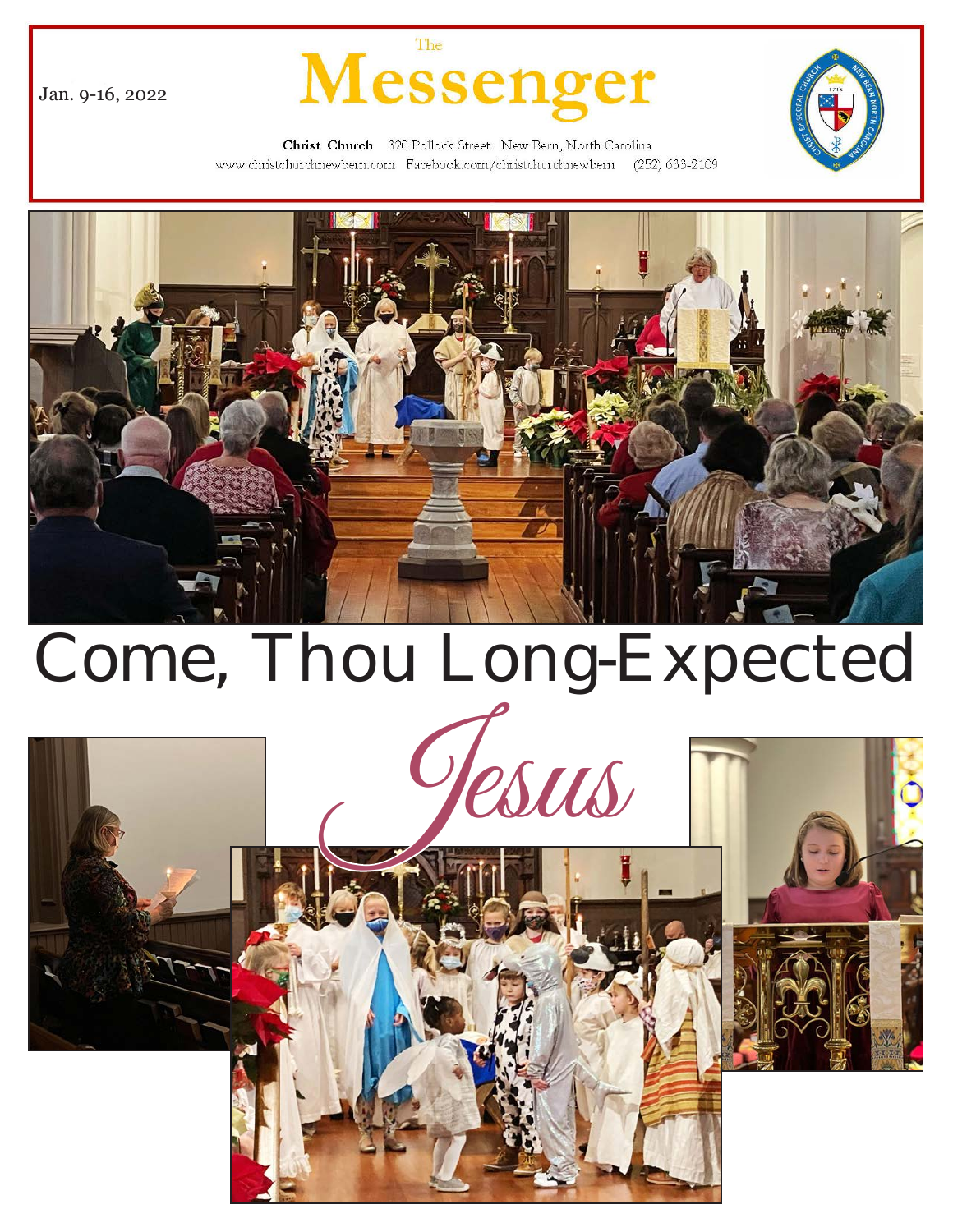## **In peace we pray to you, Lord God**

**For our ill and recovering parishioners:** Barbara Willis, Dottie Parker\*, Gary Derck, Jackie Barney, Mike Pridgen, Mary Hasell, Betty Jane Bonapartian, Bob and Joan Burnett,\* Champ Mitchell, Janet Anderson, Joe Freemon\*, Bob Kohn, Nicholas Pridgen, Susan Rivenbark, Warren Meadows, Hal Cameron, Larry Whitney, Joe Mansfield, Barbara Odderstol\*, Evelyn Dill, Jim Keeter\*, M. Carolyn Lawson, Fair Leonard\*, Paul Tait, Evelyn Hunter, Katherine Gill, Kathy Blanchard, Pat McCotter, Ralph Cowan, Vivienne Armstrong, Harold Von Doln, Martha Schell, David Watrous, Vicky Allen, JoAnn Frank, Michele Mnatzakanian, Eileen Nelson, Lindy Emory, DJ Bessack, Carol Kross, Margaret Wall, Carol Athing, Rena Knott, Rodney Hayes, CB Evans, Cathy Fitch, John Mason, Mike McCulley, Bruce Meyers, Jack Browning-Henry, Willis Stevens, Betsy Primavera, Betty Simon, Mollie Bales, Rosemary Stark, Robert Lane, Judy McDougall, Sheridan Holstein, and Ken Chance.

**For our friends and families:** Liesel, Jeff, Corinne, Paul, Travis, Edward, Irene, Matt, David, Schellie, Peter, Michael, Jim, Joanne, Anderson, Vicki, Nelma, Ashley, Alexander, Bambi, Laurie, Amelia, Dennis, Blake, Brian, Oakley, Bryce, Helen, Carter, Eunice, Mary, Joseph, Mason, Sarah, Nicholas, Janet, Myra, Jimmy, Jim, Denni, Matthew, Chelsea, Niels, Cindy, Lucia, Trinity, Pam, Jason, C.E. (Max), Christopher, PK, Beverly, Krissie, George, William, James, Tom, Bryan, Patti, Ruth, Ron, Patty, Jackie, Jani, Barrie, John, Bill, Joan, Brooke, Norma Jean, Mary, Ann, Ruth Ann, George, Anne, Bruce, Nancy, Lynda, Mike, Connor, and Stephen.

**For our deployed military**: Lt. Christopher Miller, SSgt. Philip Buffa, III.

#### **For refugee families and those seeking asylum.**

**For those who mourn:** the family and friends of Jim Phillips, Ray Stark, Adrienne Carter (Rees Carter's daughter), Anne Wagner, Rae Cowan, and Glenn Powell (Delle Curry's nephew)

**Diocesan Cycle of Prayer:** St. Paul's, Beaufort

*\*These parishioners live out of the area but have requested to remain on the Christ Church prayer list. If you would like to add or remove someone from the list, contact Dare Oliver.*

Catherine Bender's funeral service will be held outside on Saturday, Jan. 15, so please bundle up. Note: A private burial will precede the service. 11 am: Funeral (Outdoor Chapel) with reception to follow in the courtyard at Christ Church.

## PUBLICATION DEADLINES

- The *Crown* will be distributed on Feb. 6, so we need all articles submitted by Jan. 15th.
- Weekly (Sunday) email: noon on Thursday
- MidWeek Messenger (Thursday) email: noon on Wednesday
- Printed *Messenger*: noon on Wednesday

Send all pictures and articles to [communications@christchurchnewbern.com.](mailto:communications@christchurchnewbern.com) If you have any questi[ons, contact our communications coor](mailto:dareoliver%40christchurchnewbern.com?subject=)dinator, Dare Oliver, at dareoliver@christchurchnewbern.com.

### **THIS WEEK AT CHRIST CHURCH**

#### **Sunday, Jan. 9**

8:30 am: Eucharist Rite II (Nave) 11 am: Eucharist Rite II (Nave[/online\)](https://youtu.be/fSDG-lps1eE) 6 pm: EYC (online)

#### **Monday, Jan. 10**

10 am: ECW All Saints Mtg (Parish House) 11 am: Staff Meeting 11 am: Contemplative Prayer (via Zoom) 5:15 pm: Stephen Ministry Mtg (Library)

#### **Tuesday, Jan. 11**

8:30 am: Eucharist (Indoor Chapel) 10 am: Women's Book Study (2nd Floor LR) 10 am: Prayer Shawl Ministry (Bride's Room) 3 pm: Growing in Grace resumes 5:30 pm: Outreach Commission Mtg (Library) 6:30 pm: Small Wonders NA Meeting (Pelletier)

#### **Wednesday, Jan. 12**

11 am: Rector's Bible Study/Good Book Club (via Zoom) 3 pm: Growing in Grace 4:30 pm: Wednesdays at Christ Church 6 pm: EfM (2nd Floor Living Room) 6:15 pm: AA Meeting (Harrison Center)

#### **Thursday, Jan. 13**

10am: Chair Yoga (Harrison Center) 3 pm: Growing in Grace 3:30 pm: Growing in Grace Chapel Time

#### **Saturday, Jan. 15**

[Deadline to submit articles/photos](mailto:communications%40christchurchnewbern.com?subject=)   [for February's Crown](mailto:communications%40christchurchnewbern.com?subject=) 11 am: Catherine Bender's funeral (Outdoor Chapel)

#### **Sunday, Jan. 16**

8:30 am: Eucharist Rite II (Nave) 9:45 am: Sunday School 11 am: Eucharist Rite I (Nave[/online](https://youtu.be/X_5iUSZlS_k)) 3 pm: Mom's Group (Parish House)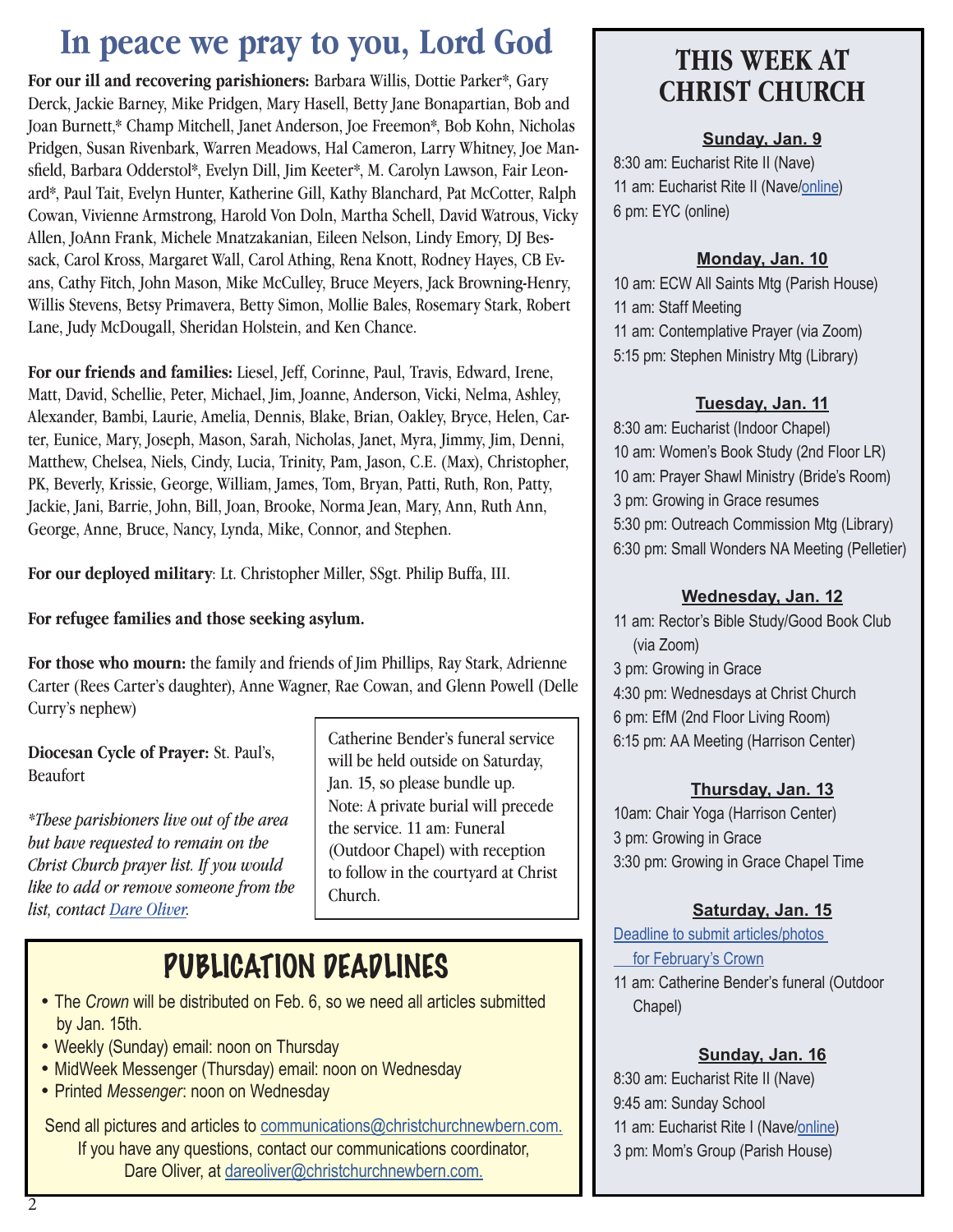## **Outreach at Christ Church: A wonderful opportunity to help others**

 The Christ Church Outreach Committee offers a wide variety of opportunities to spread God's love through ministries that help people outside of our parish. We work as a team with our clergy and vestry to involve those who wish to participate as a whole parish in several key areas. We invite everyone to become involved. If interested, contact the Ministry Leader for that particular ministry or Jim Behl, Outreach Chairman, at *jbehl@usa.net* or 650-740-3392. We want you!

 **Camp Hope:** An annual camp held at [Camp Bob](http://www.kanuga.org/camps-and-outdoor-education/camp-bob/) at Kanuga every summer in July for 60–70 youth, each of whom has an incarcerated parent. Christ Church volunteers help with administration and attend to support the youth as adult volunteers. Parishioners support the campers financially in the Spring by contributing to scholarships. Additional volunteers are always welcomed! Contact anyone on the leadership team: Nell Hudson nellrandalhudson $\omega$ gmail.com (252-772-5832), Terry Brubaker terrytb $49\textcircled{a}$ gmail.com (252-514-9550) or Jim Behl  $\frac{\delta}{\delta}$  ibehl@usa.net (650- 740-3392). Learn more about our Camp Hope ministry on the [Church web page](http://www.christchurchnewbern.com).

 **Growing In Grace (GIG):** This is a very successful and personally rewarding after-school program where volunteers mentor children in grades 2 through 5, Monday–Thursday. Anyone can work with these children on a flexible schedule through the week. The program can accommodate up to ten children during the normal school year. We are always in need of volunteers. Contact Debbie Fodrie [deb](mailto:debbiefodrie%40christchurchnewbern.com?subject=)[biefodrie@christchurchnewbern.com](mailto:debbiefodrie%40christchurchnewbern.com?subject=) (252-675-8358) if interested.

 **Prison Ministries:** This ministry takes weekly visits to local prisons to listen to and to share thoughts and friendship through Christ. It also is active in One Day With God activities. Though inactive recently due to COVID restrictions, it is a very worthwhile and rewarding activity. Contact Jane Merritt janemerritt $07\omega$ gmail.com (252-671-3772).

 **Pumpkin Patch:** A month-long sale (October) of pumpkins in the churchyard, the pumpkins are supplied by Pumpkin Patch Fundraisers, which leases 2,000 acres in New Mexico from Navajo Agricultural Products Industry, the Navajo Nation's agribusiness. The company and the tribe have been working together for 15 years. All profits from the Christ Church Pumpkin Patch go to local outreach, including Interfaith Refugee Ministries and Religious Community Services. Rick Miller and Jane Ashford currently lead this activity. All church members are encouraged to participate in this event when it occurs to help unload the pumpkins and man the sales table during the period.

 Outreach also involves several community organizations which we need representatives from the Outreach Committee to be involved. They are —

 **Habitat For Humanity:** owner participation in the refurbishment or building of family homes in the area. If you are interested in becoming a Christ Church Outreach representative for Habitat, contact Jim Behl [jbehl@usa.net](mailto:jbehl%40usa.net?subject=) (650-740-3392).

**Religious Community Services (RCS):** Christ Church is one of

50 area churches that have joined forces to feed the hungry, dress those without clothes, shelter the homeless and help shelter guests find work. In 2004, 44 members of Christ Church volunteered regularly at the Soup Kitchen, Emergency Relief Center, Homeless Shelter, Crop Gardens. Sheridan Holstein [schtee47@gmail.com](mailto:schtee47%40gmail.com?subject=) (252-636- 5660) leads the Compassionate Listening Ministry at RCS from Christ Church and would be happy to speak with you in joining her and others in this necessary program.

 **Merci Clinic:** Merci Clinic serves the health needs of uninsured low-income people. The Clinic has a full-time Executive Director, an on-site Pharmacy with a part-time pharmacist, and more than 200 volunteers, including doctors, nurses, lab techs, interpreters, social workers, interviewers and helpers. If you are interested in becoming a Christ Church Outreach representative for Merci Clinic, contact Jim Behl [jbehl@usa.net \(](mailto:jbehl%40usa.net%20?subject=)650-740-3392).

There are also Diocesan Outreach Programs needing current volunteer, ministry leadership and involvement from Christ Church.

 **Episcopal Farmworkers Ministry at Newton Grove:** EfM responds to the physical, educational, emotional and spiritual needs of farm workers and their families, including ministry workers in more than 30 migrant camps in Eastern North Carolina. In recent years, Anne and Jerry Ocorr have valiantly lead this very important ministry from Christ Church. It is time to pass the torch to a new ministry leader. If this urgently needed activity is of interest to you, contact Jim Behl [jbehl@usa.net](mailto:jbehl%40usa.net?subject=) (650-740-3392).

 **Interfaith Refugee Ministry (IRM):** IRM, in affiliation with Episcopal Migration Ministries, New York, has been resettling refugees from around the world since 1992. The U.S. Department of State provides an initial stipend for each refugee. IRM works with parishes to help newly arrived refugees become self-sufficient within four months of arrival. IRM also participates in several grant programs that may offer additional resources to refugees for up to five years. Susan Husson is the Executive Director of IRM in New Bern and the current Outreach Ministry Leader for Christ Church.